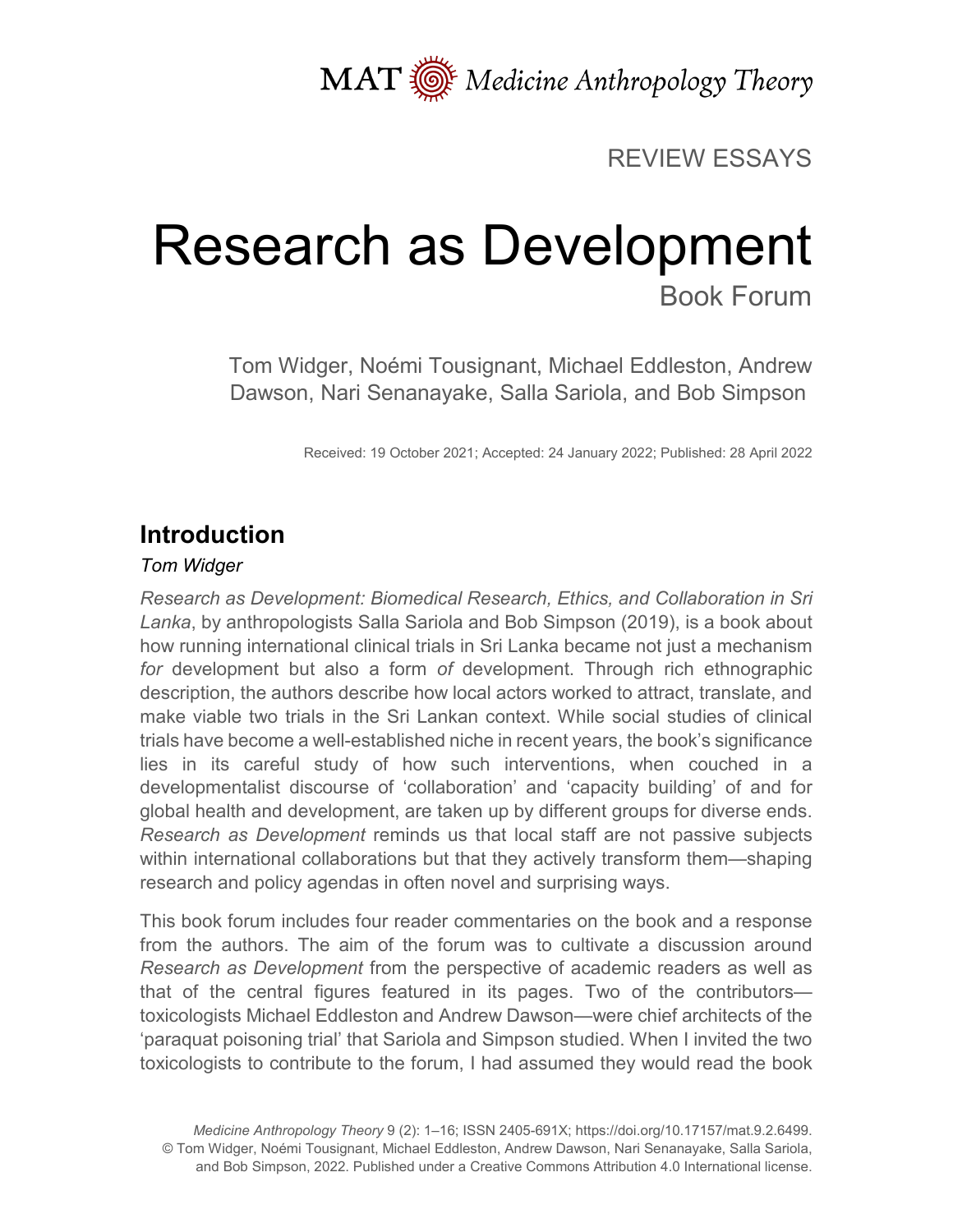very differently from how the two other contributors—Noémi Tousignant, a science and technology studies scholar, and Nari Senanayake, a cultural geographer would do. Not only was I asking them to comment on an ethnographic monograph (as toxicologists, something perhaps outside their zone of comfort), but also to report back on how Sariola and Simpson had reported on them!

The synergies *between* the readings offered by the four commentators kindle something of the themes of interdisciplinary collaboration, translation, and anticipation that *Research as Development* itself explored. How they have anticipated the task and promise of ethnography as a kind of writing illuminates a fascinating difference between how Tousignant and Senanayake as practitioners of, and Eddleston and Dawson as participants within, ethnography as a kind of research understand the task and value of the book. Tousignant and Senanayake approach these issues on the level of the book's theoretical agenda, noting how Sariola and Simpson's ethnography helps us to make sense of the temporalities of global medical research (Tousignant) and 'the Covid present' (Senanayake). For Eddleston and Dawson, it is through how being observed and written about has helped them (or not) to understand the ethical, social, and political dimensions and dilemmas of their own activities. Tousignant and Senanayake read outwards from the text to address the big issues of global health and development. Eddleston and Dawson read inwards to the specificities of the paraquat project and their own professional and personal subjectivities; Dawson also reflects on what the study of a single trial might tell him about trials more generally. The result is a forum that moves between positions, directions, and scales that, like the trials Sariola and Simpson studied, *Research as Development* captures so well.

I would like to thank Noémi Tousignant, Michael Eddleston, Andrew Dawson, and Nari Senanayake for their thoughtful and generous reflections on *Research as Development*, and Salla Sariola and Bob Simpson for their reply. I would also like to thank Cornell University Press for making review copies of the book available, and *Medicine Anthropology Theory* for agreeing to host this forum. Finally, it is a pleasure to say that thanks to a grant from The National Endowment for the Humanities, *Research as Development* is now open access and available to download for free from the publisher's website.

## **Ethics as landing strip and the temporalities of global clinical research**

### *Noémi Tousignant*

Towards the middle of *Research as Development*, authors Salla Sariola and Bob Simpson conjure a striking image, in which they liken preparation to host a transnational clinical trial to 'some landing strip from a latter-day cargo cult' (113).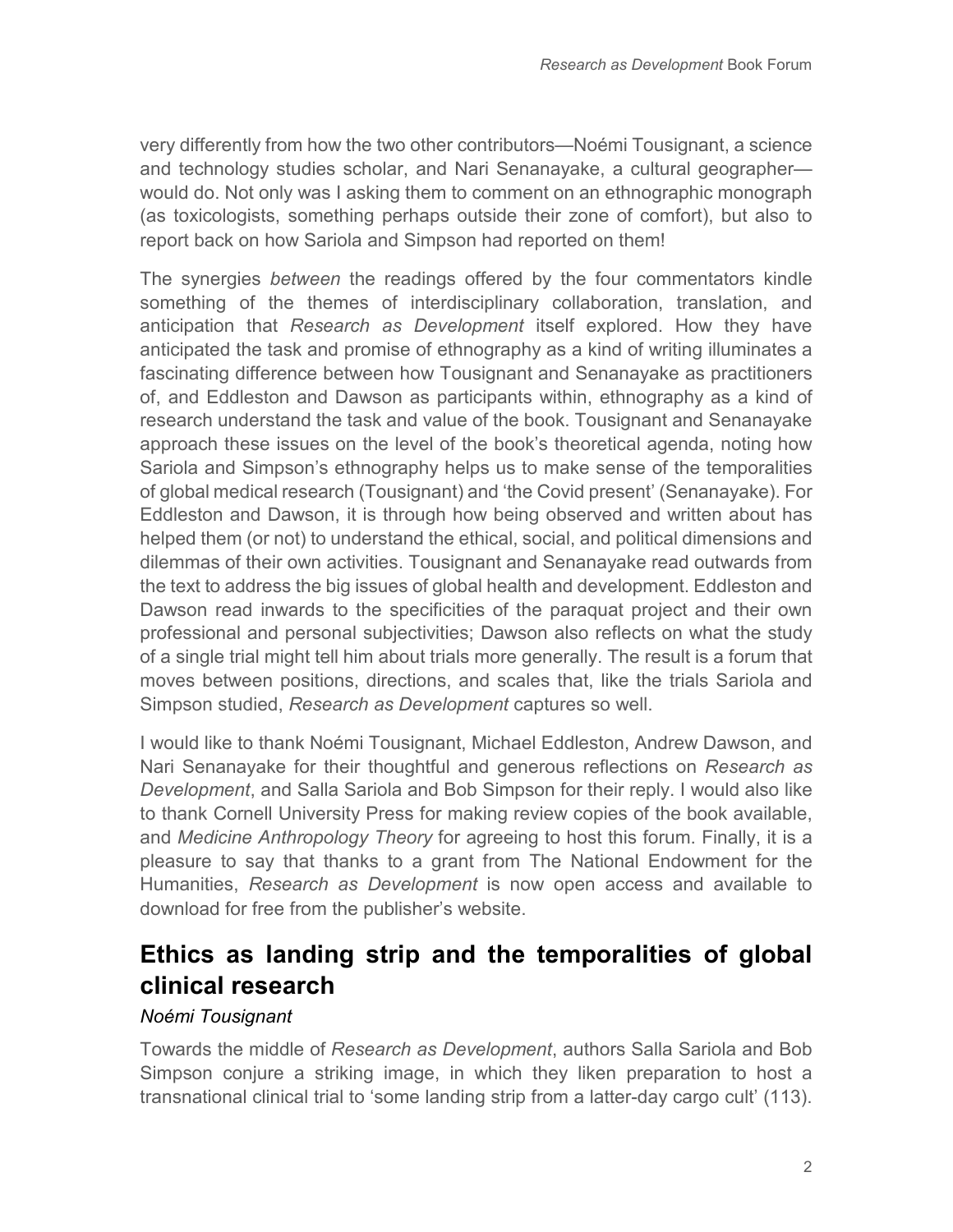Building this runway entails demonstrating that conditions on the ground are apt to meet the scientific and ethical standards of the 'global laboratory' of clinical research. Thus, they write, 'conditions for successful reception of this new form of wealth creation had to be built in anticipation' (Ibid.)

This image calls attention to the complex temporalities of clinical research as a global endeavour, and particularly to how these unfold, and fold back, through expectation and transformation—two of the rich thematic seams that run through *Research as Development*. Through close examination of two collaborative clinical trials conducted in Sri Lanka, Sariola and Simpson explore how expectations of the ability of research to transform healthcare, research capacity, professional trajectories, and a small, low-income country's 'place in the world' thus shape the ways in which actors engage with the promises and demands of research.

Yet as per the landing strip analogy, the transformation begins before research 'arrives', in expectation of its protocols, contracts, medicines and budgets and through delicate negotiation of what subjects, doctors, and relations of care, protection, and authority have already become. To be transformed by research, Sri Lankan researchers have, the authors show, been 'proactive in their efforts' to attract and shape global trials, and to collaborate 'on their own terms' (9) but also to remake themselves, their institutions, and potential subjects as future research collaborators.

This attentiveness to the anticipatory dimensions of collaboration ties into a nuanced approach to biomedical research ethics. *Research as Development* makes insightful contributions to a growing body of ethnographic work on ethicsin-practice, examining how regulatory prescriptions are 'localized' (Chapter 5) as 'accretions upon […] existing modes of subjectification' (99) or how they become 'precarious' (Chapter 7) as they encounter the destabilising effects of social suffering, stigma, medical crisis, and under-resourced healthcare. However, the book's originality, I would argue, is in keeping formal regulatory ethics, alongside the 'quotidian ethics' of trial practice, within the ethnographic frame, thereby calling attention to the performative and 'infrastructural' dimensions of ethical rules and procedures.

For example, in describing the 'joint pain trial', which Sri Lankan researchers hoped would attract further trials by demonstrating their capacity (scientific and ethical) to run trials, Sariola and Simpson observe that 'it was not the weakness of regulatory mechanisms in Sri Lanka that proved attractive to the company [the private trial sponsor], but their apparent robustness' (61). Thus, demonstrating familiarity with and capacity to implement global guidelines, including through a stringent ethical clearance process, is one of the ways in which researchers and institutions built the 'landing strip' of clinical trials. In turn, rigorous review of the trial by the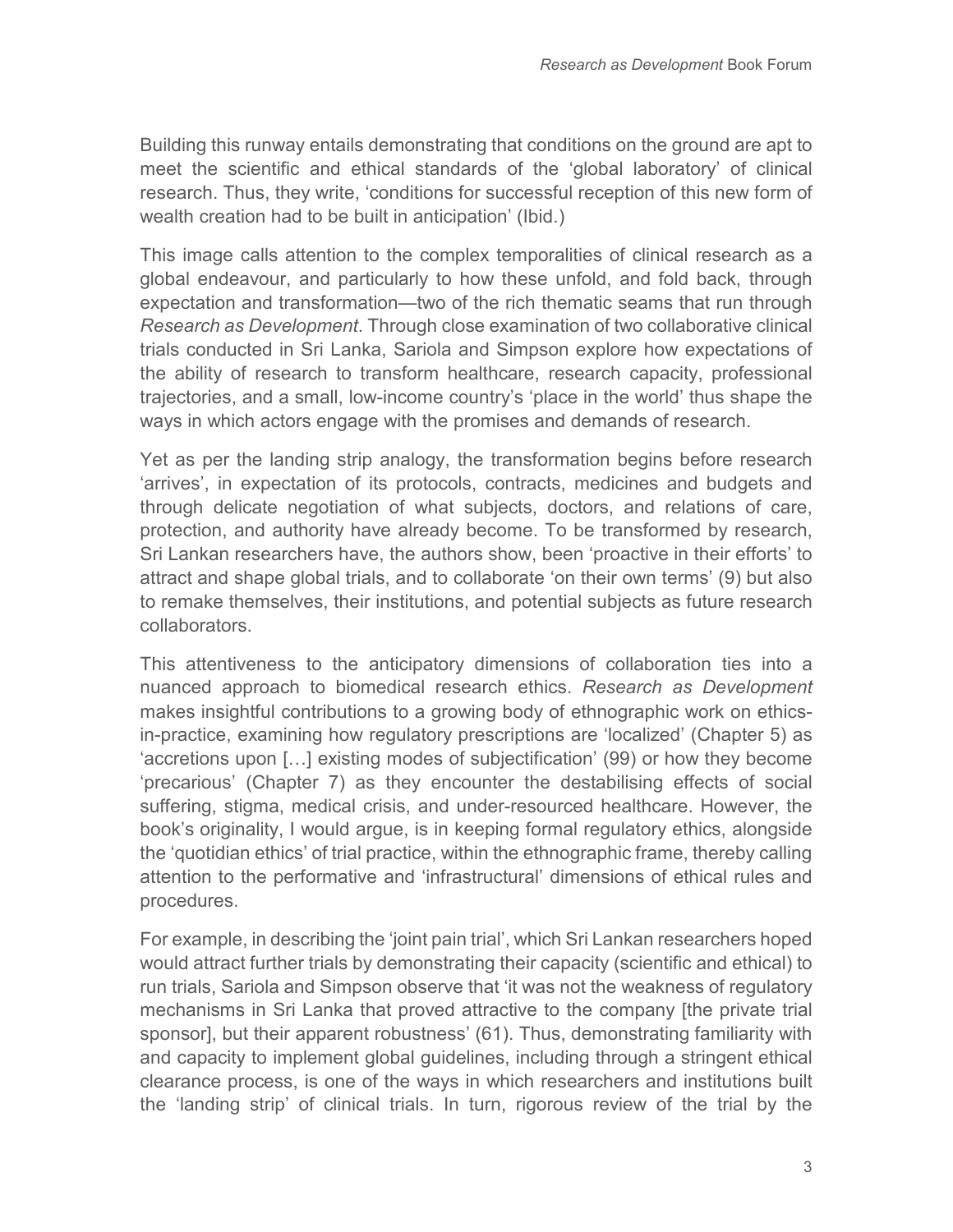committee had a performative function of sending 'a signal' both to trial researchers and sponsors, and to local audiences, that adherence to standards was being adequately controlled (63). The authors return to this theme in Chapter 4, which explores 'strategic' uses of ethics as critique of, but also as an enabling environment for, global medical research. However, what kind of research environment should be supported by ethical review—and how—proved to be a difficult matter to settle. Amid the debate, some insisted that 'a smoothly functioning regulatory system' (152) was a crucial component of an attractive, trustworthy, and 'functioning trial environment' (153).

*Research as Development* is about becoming people and places of global medical research and imagining what that will bring. How imagined research futures are enacted in the present is revealed as a way in which local and global are coproduced, as always already entangled but never completely conflated on the map of medical knowledge-making.

## **Performing clinical trials: Being inside, looking out, being watched (and helped)**

### *Michael Eddleston*

In 2001, I was getting ready to move back to Sri Lanka for my Wellcome Trust fellowship, to run two trials within a cohort of pesticide self-poisoning (often inaccurately termed 'attempted suicide') patients. It was an exciting time for trial ethics. After years of argument in journals about the ethics of trials in low-income countries, the Nuffield Council on Bioethics' report was getting close to publication (Nuffield Council of Bioethics 2002). I visited the Council and met the person coordinating the report, ending up talking about my plans. We agreed that it would be good to 'study the study': its setting up, and the ethical issues that would certainly arise. Unfortunately, as a junior researcher, I didn't have the funds and it didn't happen.

Such a shame. Less than two years later, I was accused of killing a patient in Kurunegala (a town in the North West Province where my study was located) and of using Sri Lankans as 'guinea pigs'. The Sri Lankan media started referring to me as the 'foreigner who calls himself a doctor', while intense debates started up over whether my study should continue in particular hospitals. Commentators reproached me for having an inadequate ethics review (due to my mentor being on an ethics committee). A contact offered me safe shelter in the World Health Organization building, and, after two months, my study was shut down.

When I first arrived in Sri Lanka, I realised that as a young foreign white doctor working with patients who had harmed themselves, my life might sometimes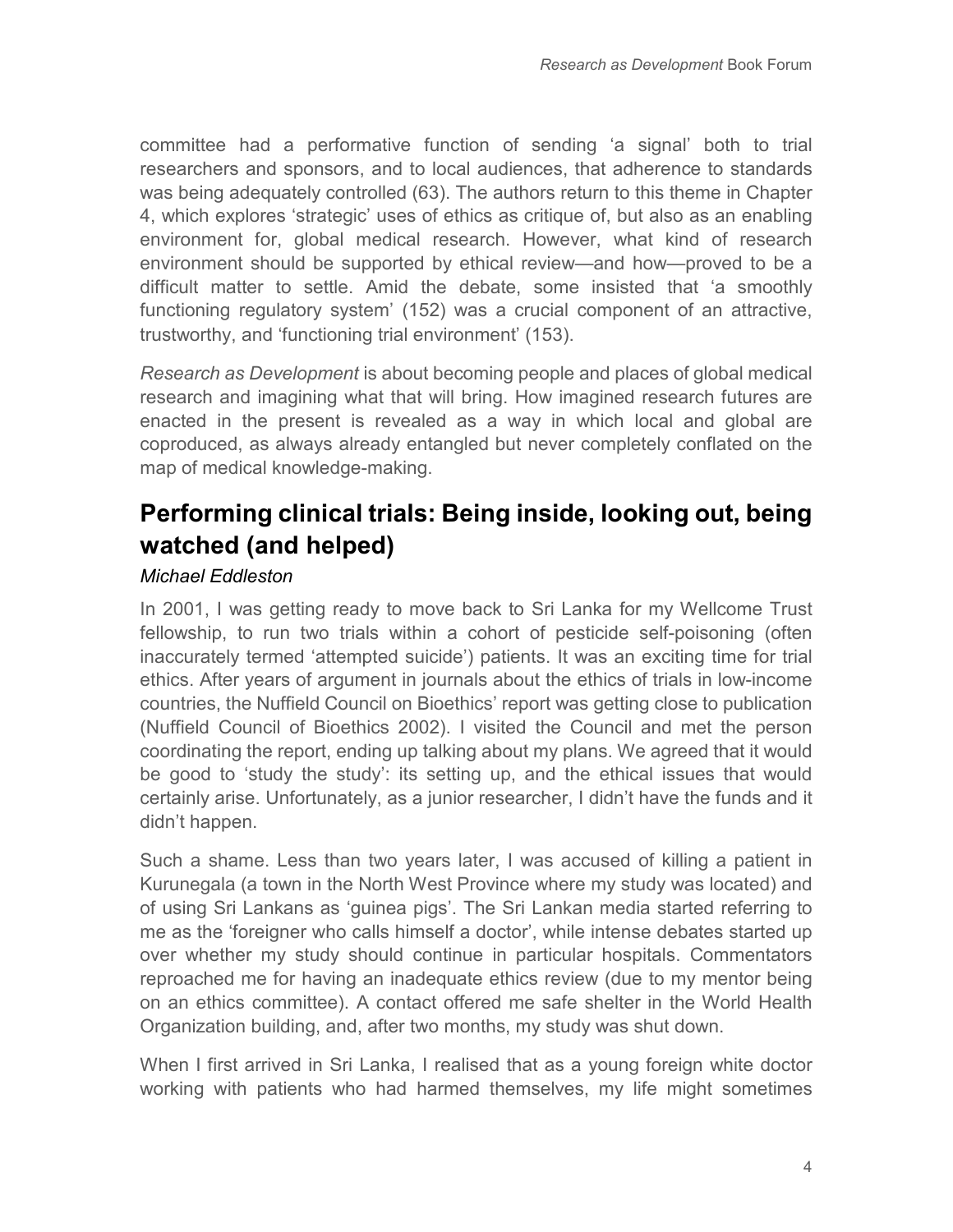become complicated. I therefore gathered a small group of senior Sri Lankan academics to be my guides, and to provide advice. But how good it would have been to have also had an ethicist, sociologist, or even an anthropologist familiar with the study to talk to! Someone to discuss the issues pouring over me each day and the decisions I had to make. How could I tell the funder about the shitstorm I was in? About the cry of unethical research that surrounded me? A meeting in Oxford offered me some respite. A discussion with a trialist who had faced similar problems resulted in the advice: 'You will only start again if the local people want you to'. This became my refrain as I quietly worked to restart.

I met Salla Sariola and Bob Simpson during the following years. When Sariola asked whether they could study our paraquat poisoning trials (described in Chapter 4 of *Research as Development*) it was easy to say yes, particularly with the trust we had already built up. (Had I not already personally known the two researchers I might not have agreed so quickly, though I think I would have done so eventually.) Being watched performing clinical trials in difficult conditions can be stressful. Things do happen. Problems do occur. All of them visible to people watching closely. As we worked on our trials, we looked out at our observers, watching for their reactions—in their faces, in our discussions, in their publications. Observers improve how one performs. Reading *Research as Development* caused me to relive many episodes from my time conducting studies in Sri Lanka, with their observations striking home. It felt useful to see our work reported by independent observers.

The idea of 'precarious ethics', developed in Chapter 7, gives a name to feelings of discomfort when seeking informed consent from patients who have harmed themselves in a society that emphasises familial roles in decision making. The issue is often raised during ethics reviews of our trials in the UK and Sri Lanka. The high recruitment ratios—e.g., 93% among eligible patients in a trial of activated charcoal (Eddleston et al. 2008)—provides some reassurance that patients and their families want to be in studies which may benefit them and their communities. At the same time, the 30% refusal ratio in the more complex randomised controlled trial of pralidoxime (Eddleston et al. 2009) reassures me that patients and families do feel able to say no. We were not forcing them into studies. In addition, ethics was also precarious because it could be weaponised, as the authors clearly show.

Patients who self-harmed were not always treated with compassion by staff in the hospitals, as noted elsewhere (Jones et al. 2015). The presence of doctors with an interest in their condition certainly made a difference to their care on the ward, in their transition from what Sariola and Simpson call 'abject to object to subject' (Chapter 7). It was noticeable that relatives of patients already in the trial encouraged relatives of new patients being recruited to enter the study. In contrast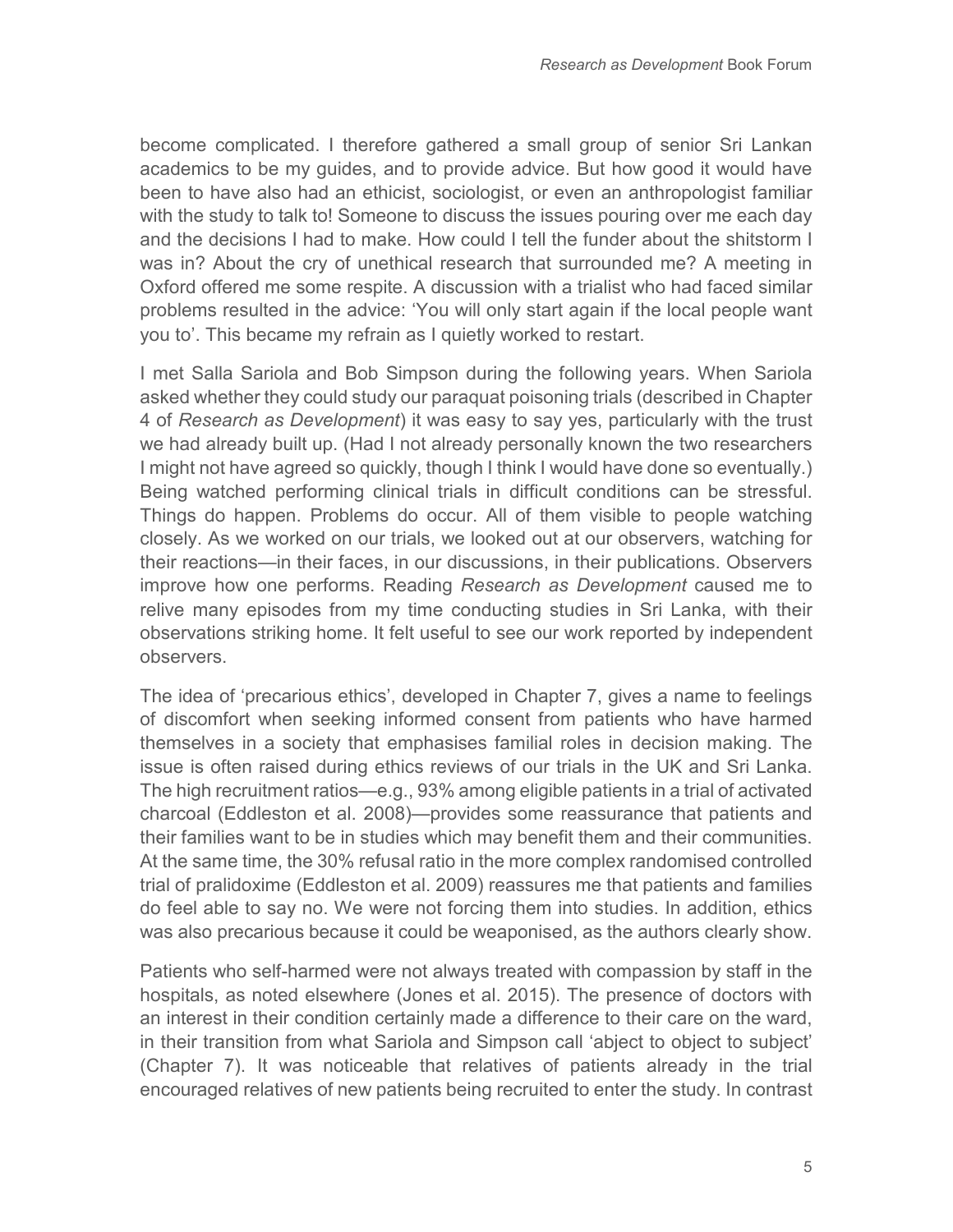to the perception of ethics committees, many patients were not deeply depressed and were happy to be in the trials (Figure 1). Patients who were recruited while unconscious, via consent obtained from their relatives, chose to remain in the study when they recovered and could give consent directly (Figure 2).



*Figure 1*. A study patient on the second day after his recruitment to the charcoal study, 2002. Image by the author Michael Eddleston, with consent from the study participant.



*Figure 2.* A study patient reading the Patient Information Sheet in his medical notes after regaining consciousness, 2002. Image by the author Michael Eddleston, with consent from the study participant.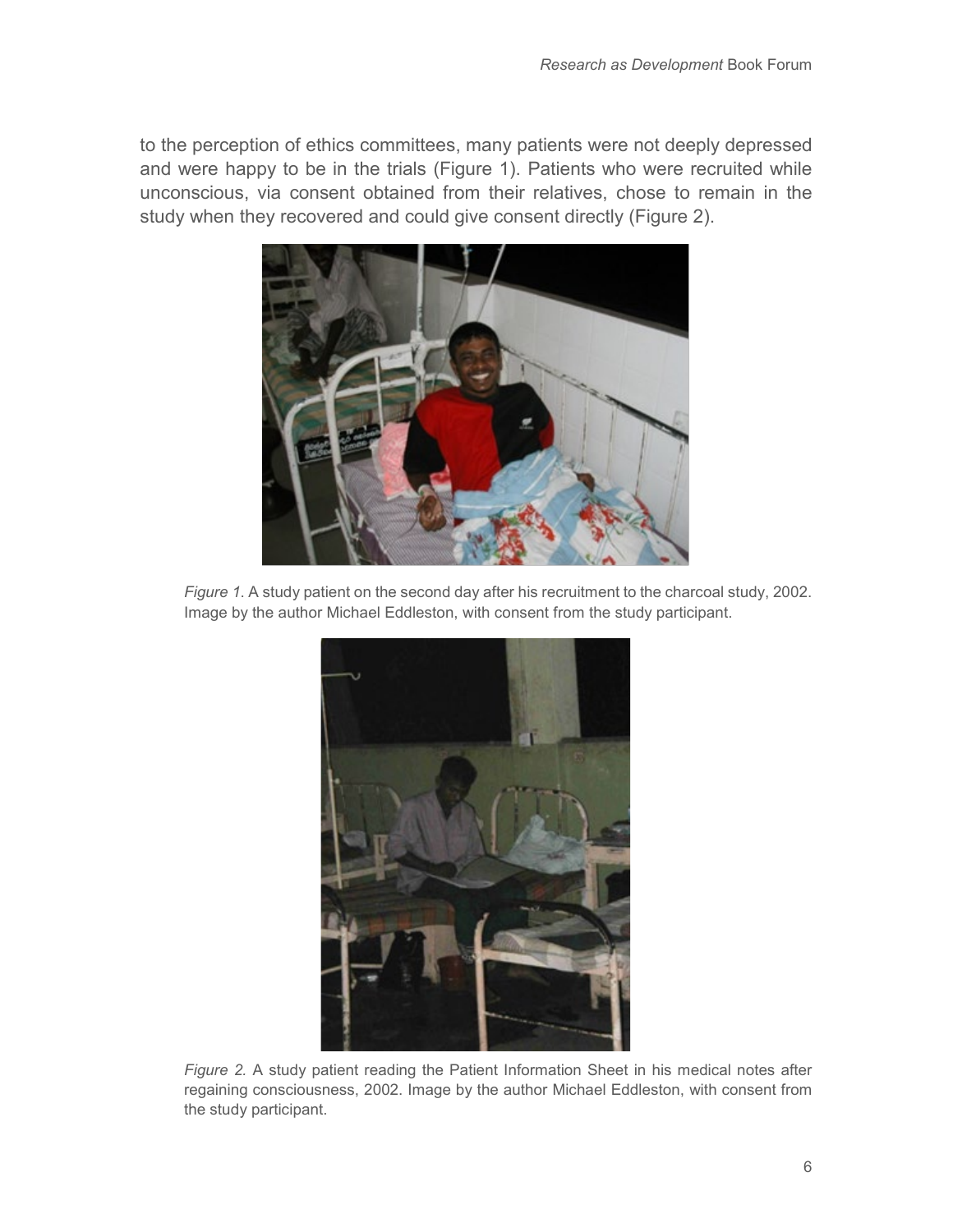The term 'precarious' could also be used to describe the local permissions needed for the studies to go ahead, as clearly noted by Sariola and Simpson. Seeking and gaining permissions involved walking on shifting sands that were rarely solid under foot, as has been noted in relation to other global research arenas (Street 2016). Mutual trust was certainly required for collaboration and had to be developed, through work.

A key aim of the trial we ran was the removal of academic and clinical hierarchies to help support the flow of information and trust in our work. Another reason for removing hierarchies was to encourage feedback from research assistants—who could understand much better than I could what was happening on the ground and anticipate the potential problems on every horizon. I recall being taken aside by two pre-intern doctors and being advised that I should stop chastising a researcher for mixing up samples. Such advice would have been very difficult within the usual strict hierarchy, and I was grateful for it.

It was interesting to read views of the events around the patient's death in Kurunegala in Chapter 8. I do not agree with some of the views Sariola and Simpson report, illustrating perhaps my limited personal perspective of what happened. But this shows again the value of independent observers, although here observing more than five years after the event.

I recently submitted a grant to perform more poisoning trials in Asia, with a social anthropologist colleague at the University of Edinburgh, Alice Street. She made the fascinating and welcome proposal that her team should, at monthly investigator meetings, provide rapid anthropological feedback on the study's set-up and progress, allowing ongoing improvements to be made in its processes and interactions with others. If funded, this model will place us together in the centre, all of us benefiting from colleagues observing the study. Such close combined working of anthropologists and trialists will benefit trials and their participants and should perhaps become the norm.

# **Leading clinical trials: Can anthropology help me understand what I was doing?**

### *Andrew Dawson*

*Research as Development* explores the complexity of the conduct of research. While the study was conducted in Sri Lanka, many of the core observations are generalisable to research in other settings. The book explores two different research projects, one an isolated clinical trial and the other a clinical trial that sat within a clinical research programme. The second trial was conducted by the South Asian Clinical Toxicology Research Collaboration (SACTRC). I was the Sri Lanka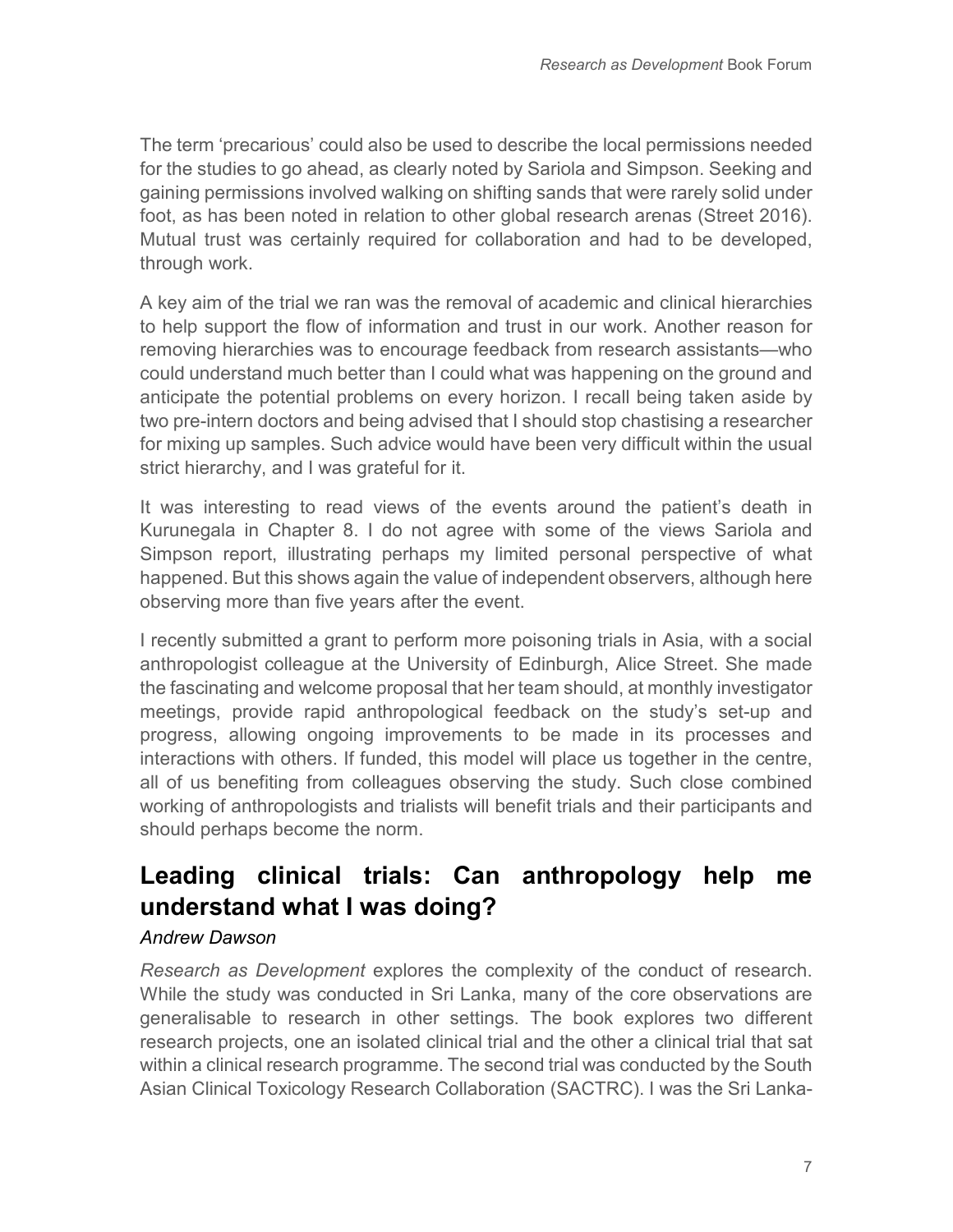based director of that programme from its establishment in 2004 until 2009. The focus of SACTRC's clinical research programme was much broader than a single clinical trial. Research programmes allow independence and the latitude to explore and research in multiple areas. SACTRC's overarching twin goals of building research capacity and reducing deaths from poisoning was clearly stated and understood at the outset. In contrast to industry-funded contracted research the primary outcome for the funder of a research programme is a well-conducted and compliant research study, while an increase in research capacity is a welcome outcome for the local investigator.

SACTRC's clinical research programme's projects undertaken to achieve these goals were diverse and the linkages between these projects not always obvious. Many specific projects and trials were unanticipated, resulting from new clinical observations or responses to local needs. Consequently, SACTRC had a rapid expansion in activity and staffing increased from about 20 to more than 140 within a year. At that point, SACTRC and I were approached to become subjects in the study that led to *Research as Development*. I told the researchers that I hoped they could explain to me what we were doing! I was interested in an external and objective analysis of our group and its activity. As a principal investigator, there were elements to my role perhaps somewhat akin to being a circus ringmaster overseeing research conduct and strategy, finding and mentoring new researchers, and being a responsible employer. Effective communication with research staff and local collaborators and their staff over a broad range of projects was a clear challenge.

To sustain such a programme the research needed to be conducted successfully to support both local capacity and science. The strength of examining an individual study like the paraquat poisoning trial featured in *Research as Development* in detail is that it allows description of many issues that are generalisable to the conduct of any research. The limitation is that the anthropologists' perspective may be restricted to the specific project they are undertaking. For SACTRC, individual clinical trials had much less impact than the contribution of the sum of all the trials that made up the whole research programme in helping to maintain the large and longer-term observational cohort study used for policy change. The specific study described in the book, along with other studies of paraquat we conducted, provided evidence that led to the restriction of the use of paraquat in Sri Lanka and other countries, resulting in a large reduction in deaths from poisoning. That long-term and larger picture is more difficult for short-term research staff to recognise.

When I agreed to participate in the *Research as Development* study, I had hoped the anthropologists would be able to tell me what I was doing. Ultimately, Sariola and Simpson weren't able to provide a simpler explanatory model of SACTRC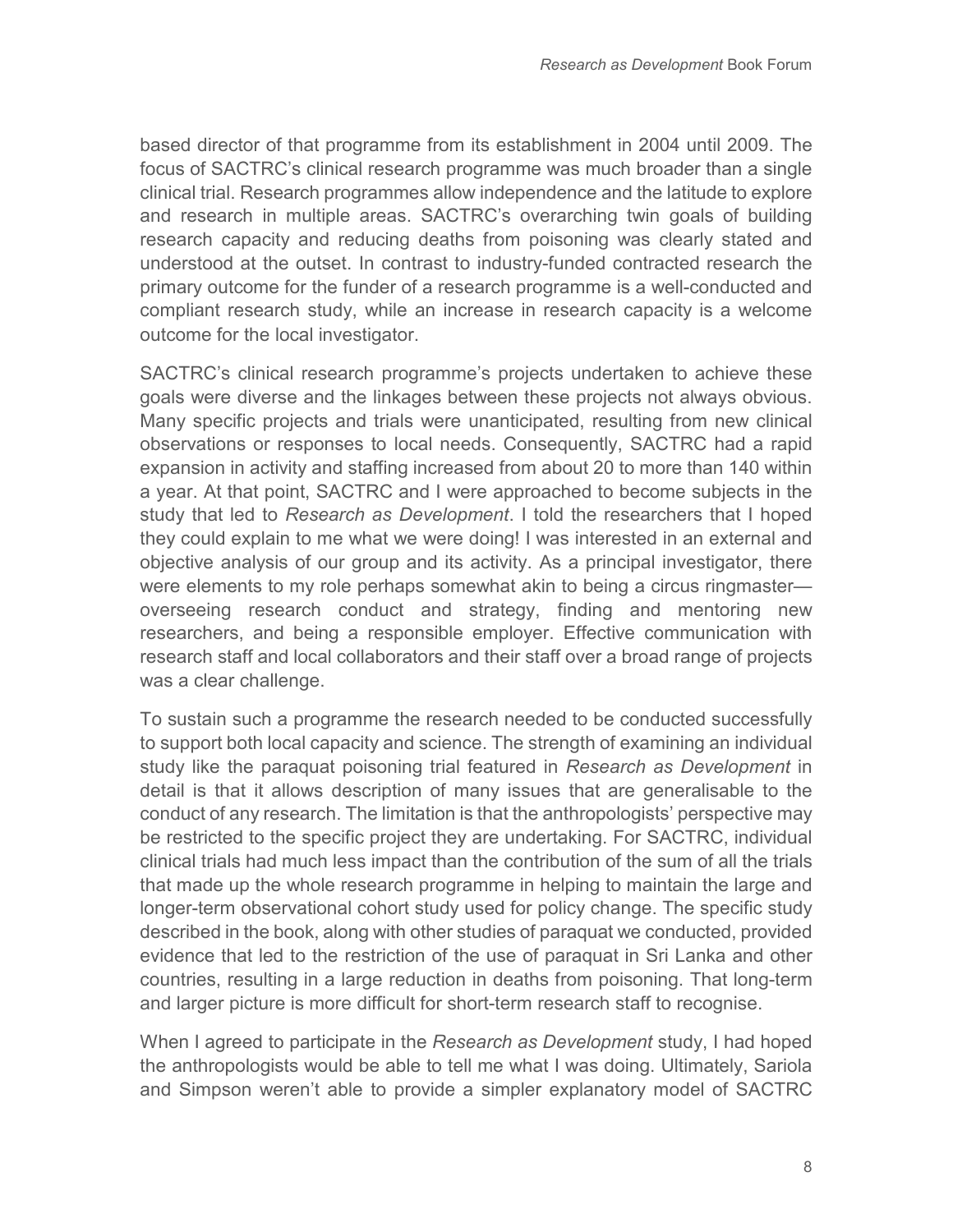programme activity. This was probably an unrealistic expectation, as the research activity and environment was too complex and dynamic to be explained by a simple model. Successful conduct of individual research projects is essential in order to achieve a successful research programme. Instead, *Research as Development* has provided a useful framework that helps in analysing the complex activity of an individual research project within its micro-environmental context. There are other important participants who are essential to the successful conduct of a broader research programme but who are not directly involved in a specific research project. They include senior academics, government departments, policy makers, and research funders working within their own dynamic environment. These participants are more difficult to access and their role is not clearly represented in *Research as Development*. The success of a research programme is highly dependent upon engagement with these groups and is an area that needs further exploration.

*Research as Development* describes many of the predictable and unpredictable challenges that occur in clinical research. The great majority of the principal challenges facing the paraquat poisoning trial arose from the research environment and trial participants rather than from the science itself. *Research as Development* clearly describes those environmental challenges. Communication can be difficult in environments like Sri Lanka which has strong hierarchical models based upon seniority. SACTRC's intent to have a flatter organisational structure to promote open communication may have been a welcome contrast for some staff but unfamiliar and confusing for others. As the trial research staff were junior and external to the institutions where trials took place, they were generally at the lowest level of the hospital hierarchy, often negotiating with and explaining to other junior staff who were poorly informed about the research as well as being concerned about their own position. *Research as Development* highlighted the need for high levels of trust required to navigate the pitfalls of clinical research and the important role of junior research staff in building and maintaining professional relationships in the field. The book has described multiple perspectives of researchers and research staff working in the clinical trial components of the research programme. Most were at early stages of their career and many had come to research because of an absence of alternative career paths or because they saw the potential of research to improve their career path. Their stories highlight the individual differences in beliefs about research, but also their resilience and belief that the research was worthwhile.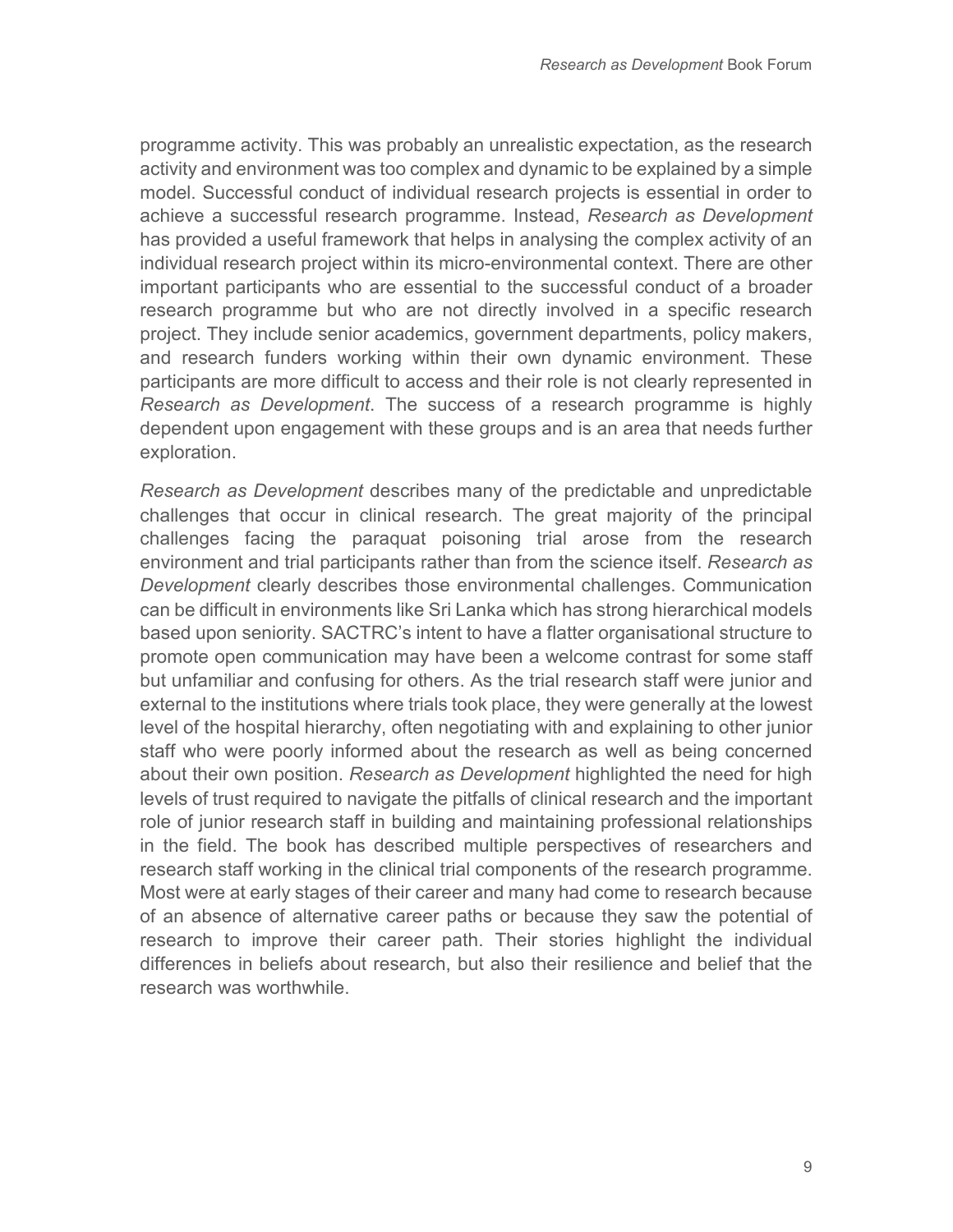# **Navigating the uneven geographies of international clinical trials and our COVID-19 present**

#### *Nari Senanayake*

In the short time since *Research as Development* was published, we have all been enrolled (albeit unevenly) in a global assemblage of COVID-19 research, care, and collaboration. The experience of living within this fraught 'viralcene' raises the stakes of Salla Sariola and Bob Simpson's intervention: if the global struggle to track disease variants and develop and administer effective vaccines reveals anything, it is that the 'conceptual vocabulary of research, ethics and collaboration' (2) continues to be profoundly unstable. Consequently, in this brief commentary, I reflect on two of the authors' core arguments and how they reveal important lessons for navigating the uneven geographies of our COVID-19 present.

The first point relates to the authors' account of what happens when clinical trials and their conceptual armoury of ethical protocols, universal human subjects, and randomisation—are transported to 'resource-poor' and 'developing world' contexts. Here the book's arguments focus on an empirical discussion of two clinical trials held in Sri Lanka. One case study is an outgrowth of philanthropic intervention designed to alleviate pesticide poisoning among local farmers. The other documents a multinational industry-sponsored trial of a drug to relieve joint pain. Cutting across these two examples is a focus on how engagement with the 'global clinical trial assemblage' shapes local geographies of research, care, and collaboration. Or, perhaps more accurately, the text is tied together by an investigation of how local research worlds are shaped by their entanglement in global scientific networks, but not necessarily according to plan. For Sariola and Simpson these trials are ethnographically interesting because they function as transformative failures. In both cases, the compounds at the centre of research failed to demonstrate pharmaceutical efficacy. Yet, as the authors take pains to document, the trials were still highly productive: variously building local capacity; expanding access to care and resources; and hailing new subjectivities (among researchers, clinicians, and trial participants alike). In short, the authors tell compelling stories of how the trials generate what they call 'second order effects' (20). The key point here is how the enrolment of Sri Lankan researchers into global bioethics assemblages becomes a vector for materialising key epistemic shifts and broader notions of development, as well as for expanding experiences of care among trial participants.

Importantly, this account of 'localization' and 'second order effects' is generative for understanding the uneven geographies that have emerged in the wake of COVID-19. As it collides with other epidemics (chronic and infectious, social and biological), the pandemic has produced its own array of emergent effects, including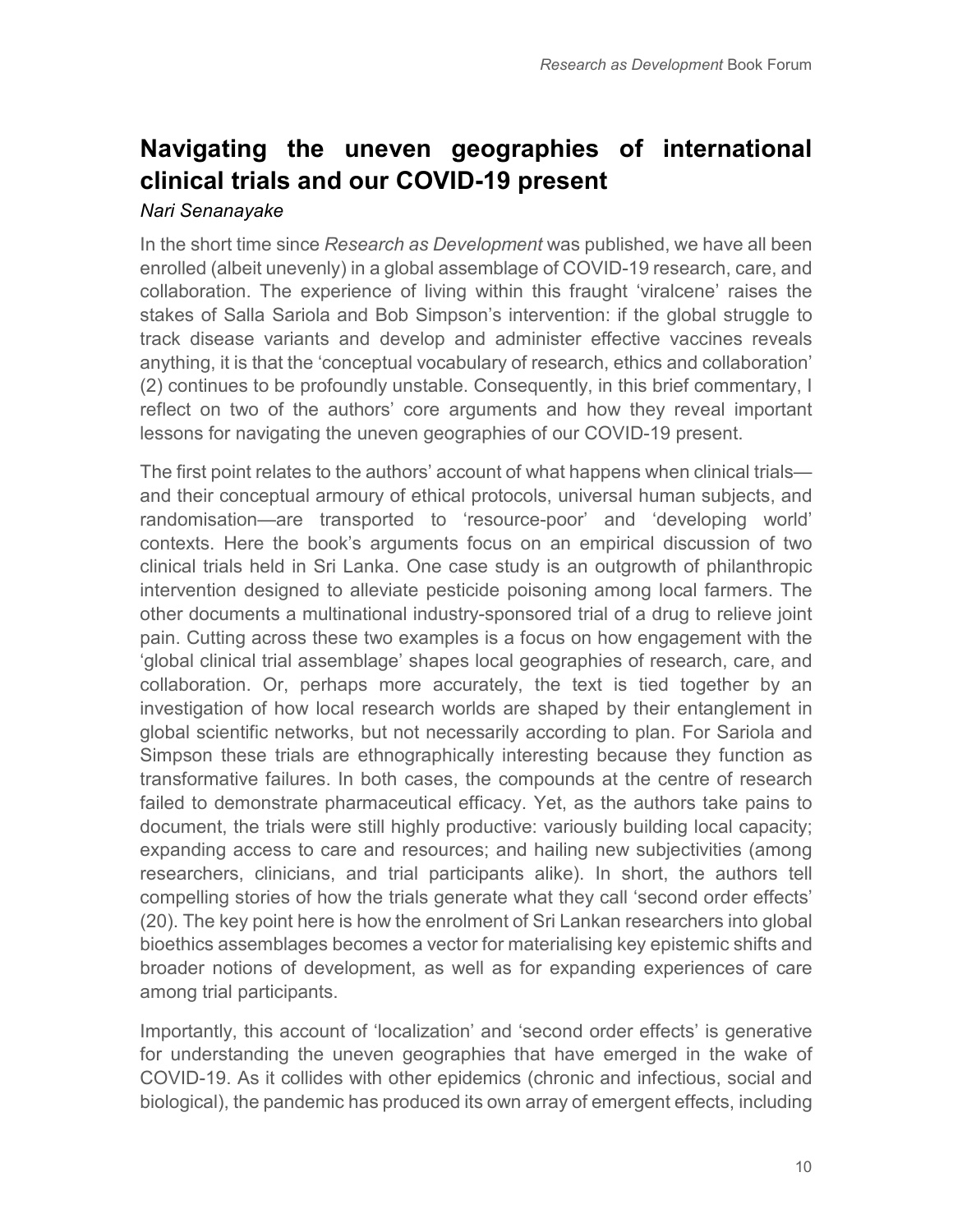dynamic co-morbidities and new possibilities for reorganising the design and implementation of public health programmes. By moving beyond the archetypal space of the trial or the clinic, this book brings into sharp relief a wider field of ethical concerns that are particularly salient to this moment—concerns, for example, about global biomedical collaborations; waivers of intellectual property rights for COVID-19 vaccines; uneven access to medicines and personal protection equipment (PPE); as well as the rise of new digital technologies for health surveillance and monitoring.

Alongside an analysis of second order effects, *Research as Development* also theorises the practice of collaboration and how it generates 'novel and emergent geographies' (169). The crux of the authors' argument is a critique of diffusionist 'hub-spoke' models of biomedical knowledge production, where expertise, development, and resources are assumed to move in a singular direction from the centre to the periphery (9–10). Instead, Sariola and Simpson highlight 'important circularities' (14) in the knowledge produced by clinical trials.

This account of how biomedical research unfolds across contexts is important for understanding the geographies of international collaboration that characterise responses to COVID-19. Networks of global connectivity and scientific collaboration have, for example, helped fast track the identification of the genetic code of the virus. Similarly, the landscape of vaccine development encompasses more than 40 countries (at least half of these countries have had one or more vaccines in clinical trials), and disruptions in vaccine supply chains unsettle global vaccine-sharing initiatives (Li et al. 2021). All of these factors re-configure the maps of vaccine access in dynamic ways. As with the efforts that Sariola and Simpson document in this text, biomedical research, care, and collaboration in the shadow of COVID-19 is characterised by rhizomatic relationships, productive frictions, and creative improvisations.

Reading this book in mid-2021 amid uneven vaccination rollouts, circulating variants, and uncertain viral futures helps highlight the value of rhizomatic frameworks for understanding collaboration and its failures in the shadow of COVID-19. In their ethnographically rich text, Sariola and Simpson conclude that 'what ethics is matters less than what it can do' (161). As we navigate our precarious and highly uneven transition to a 'post-pandemic' future, we would do well to heed the lessons contained in this text.

### **Authors' response**

#### *Salla Sariola and Bob Simpson*

We would like to begin by expressing sincere thanks to the four reviewers for their responses to *Research as Development*. It is very gratifying to have had our work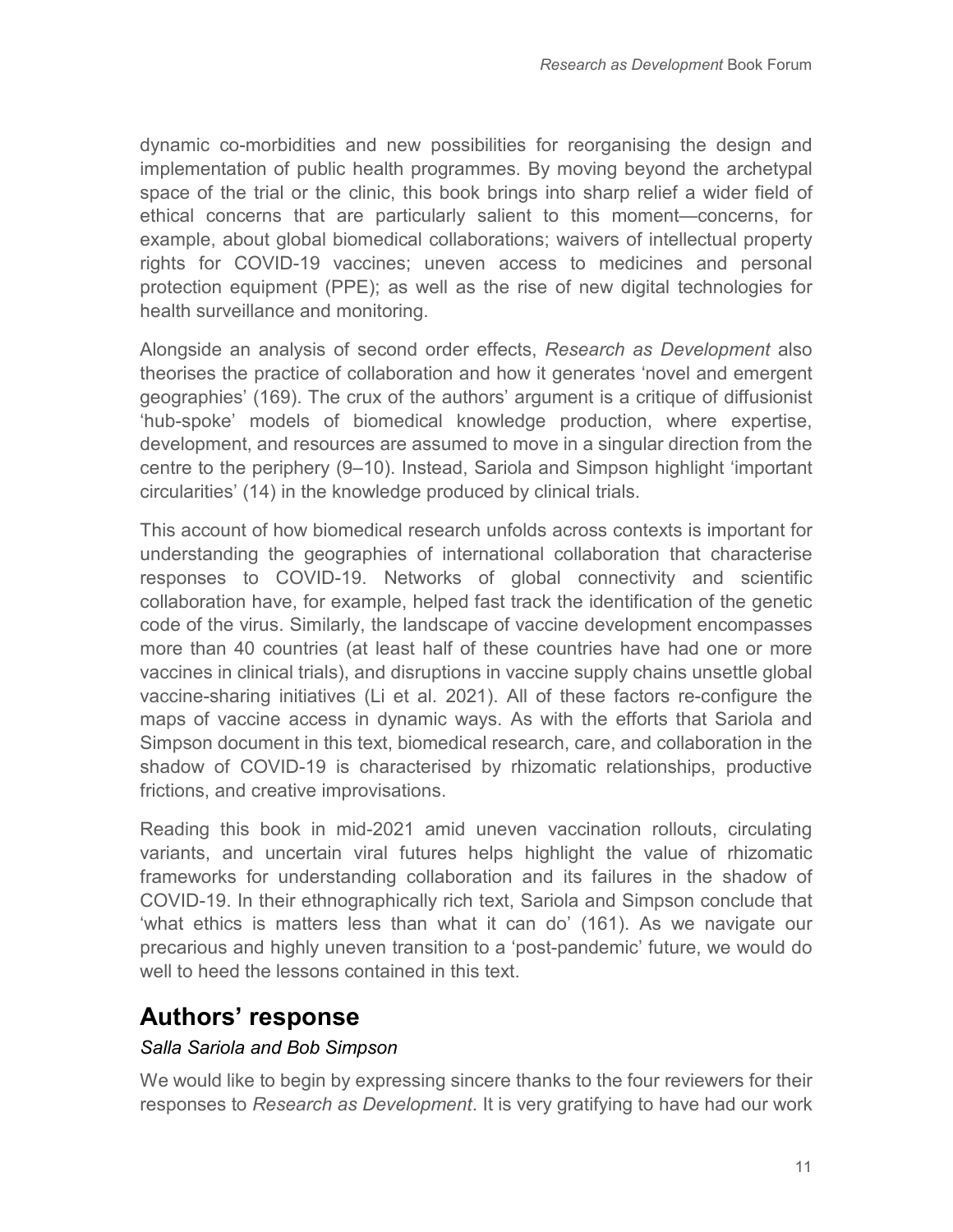subject to such careful and insightful readings. Each reviewer has given us food for thought by way of their distinct and critical readings of our work. It has been intriguing and informative to see our work through the eyes of others: Noémi Tousignant focuses on transformation in research cultures and the ethical issues involved; Michael Eddleston and Andrew Dawson elaborate on their role as clinical trialists and what it means to be a subject of anthropological enquiry; and Nari Senanayake reflects on the book in light of present-day COVID-19 concerns and the wider failure to achieve transformative effects in global health research. These different readings suggest that what we have produced is not simply a static record of things that happened when clinical trials made their appearance in Sri Lanka, but a stimulus to further thinking about collaborations, cultures, and global science as praxis more widely.

Although the responses address very different aspects of *Research as Development,* we would like to highlight two threads which run through each of the pieces. These concern time or, more specifically, the study of clinical trials as temporal objects on the one hand, and collaborative relationships on the other. One of the contributions we believe we have made in the book is to situate clinical trials in a longer timeframe than is usually the case. By focusing on the long-term developments of research, we were keen to show that trials have a 'before' and 'after' as well as a 'during' and with this process social relationships between researchers are crucial (and that includes those formed with ourselves as social scientists).

An analogy that we weave into our account is that of the landing strip. This image is borrowed from anthropological writings on millenarian movements and their anticipation of future arrivals of goods, people, and much else. Noémi Tousignant picks up on the value of this analogy and the extensive preparations that had to be put in place to get clinical trials to 'land' in Sri Lanka. In the book, we describe activities such as the setting up of ethics committees (so that research applications might be evaluated), the development of collaborations among local and international partners, the building up of trust between these partners, and the creation of research infrastructures capable of running the trials. Tousignant highlights anticipation and expectation as key to making future research activities compatible with existing research cultures and managing tensions that exist between different groups working in biomedical research in Sri Lanka.

Michael Eddleston looks back to his experiences in Sri Lanka in the early 2000s when doing research with patients who had self-harmed using various toxins. This work was extremely fraught and raised some complex ethical issues. The challenges he describes were cultural in that Sri Lankan society can be hierarchical and hard to navigate for an outsider, as well as clinically demanding, given that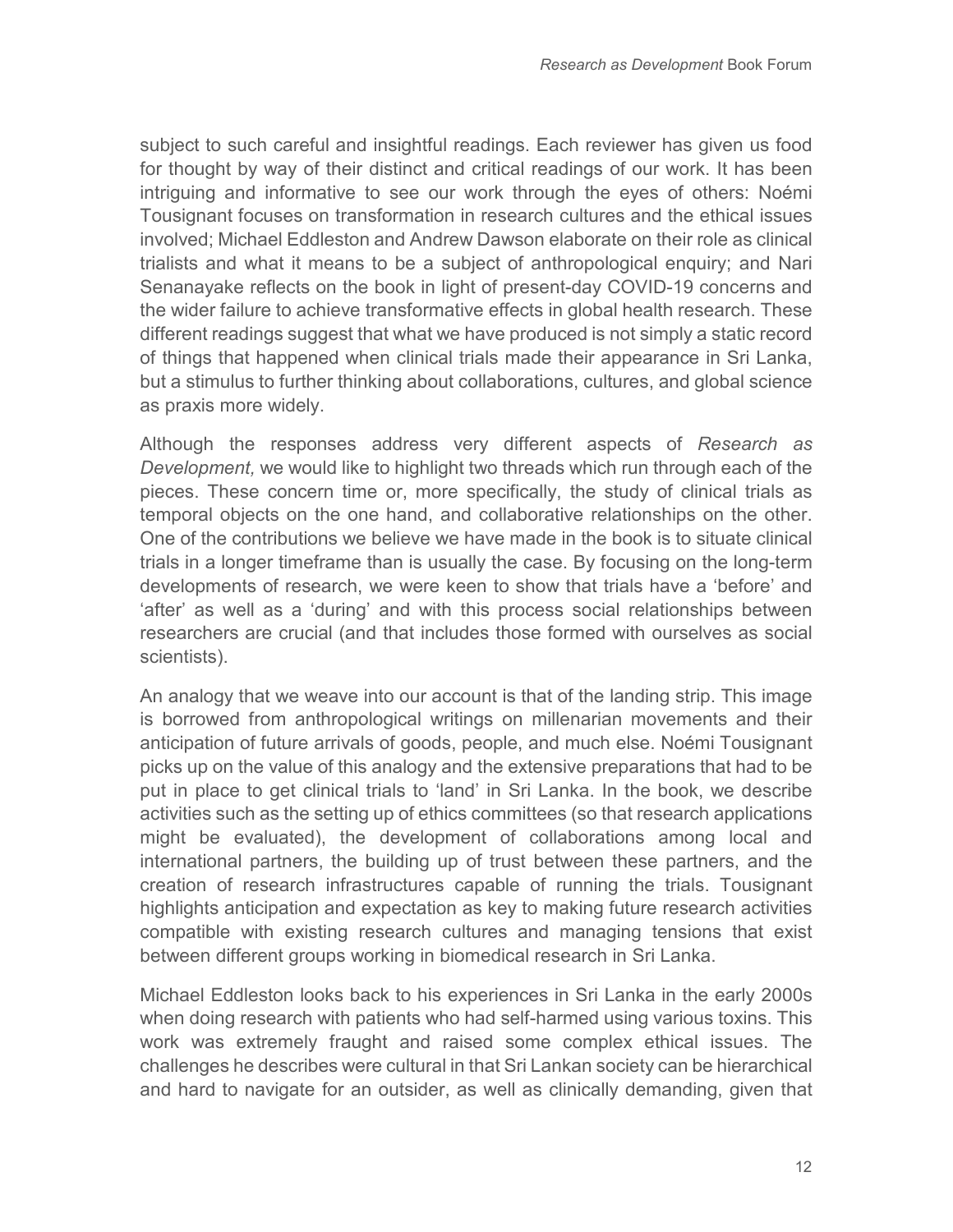poisoning patients are very ill and also greatly stigmatised in Sri Lankan society. Eddleston gives a personal and frank account of what went on 'during' the trials that he was involved with. He provides critical insights into what it is like to conduct research into clinical trials in developing world settings and, moreover, to have that research be the object of attention by third parties. His review highlights how funding and policy feature in the managerial drive to collaborate. Crucially, the success of this drive is based on relationships of trust that have to be built rather than assumed. Significantly, as spaces have opened for social scientists to routinely collaborate in research teams, we also figure in this process of making and managing collaborative relationships. The process is one in which a range of different expectations are in play regarding aims and objectives. To capture the folds which appear as we collaborated with researchers who were themselves developing collaborations between one another was an important dimension of what our study was about. Eddleston's reflections suggest that our presence was productive for his work. We particularly appreciate his reference to our notion of precarious ethics. His reading of the term extends our own usage by showing how clinical decision making is situated within the wider social context, giving clues as to how these challenges are managed in real-time situations.

Andrew Dawson writes from the perspective of Research Director of the South Asian Clinical Toxicology Research Collaboration (SACTRC), which was one of the main sites of fieldwork for the book. Like Eddleston, Dawson gives important insights into the complexities of research collaboration on the ground. He touches on differences of power and status between researchers, such as those arising from scholarly hierarchies, funding opportunities, and access to research networks. Dawson's comments highlight how trials are part of collaborations that are shaped by research governance frameworks that define both ethical and practical conduct. When randomised controlled trials are novel, as they were in this context, researchers are not just mere implementers of protocols and procedures but innovators and pioneers. Indeed, the context into which trials 'land' is not just an 'empty space' but one that requires complex navigation skills on the part of research managers as that space has its own social and political history. For example, there is the long shadow of colonial medicine; Sri Lanka also has its own established structures for health delivery; and Sri Lankan medical students receive a distinctive Anglophone induction into biomedicine. These are all factors that must be taken into consideration in organising trials locally. These are the external factors that Dawson alludes to at the end of his commentary; they have significant impacts on the culture and conduct of local research practice but are mostly absent from scientific protocols, methods, or outputs. In the book, we document how researchers navigated these particular conditions and worked to turn them into positive clinical and scientific outcomes even though diverse ideas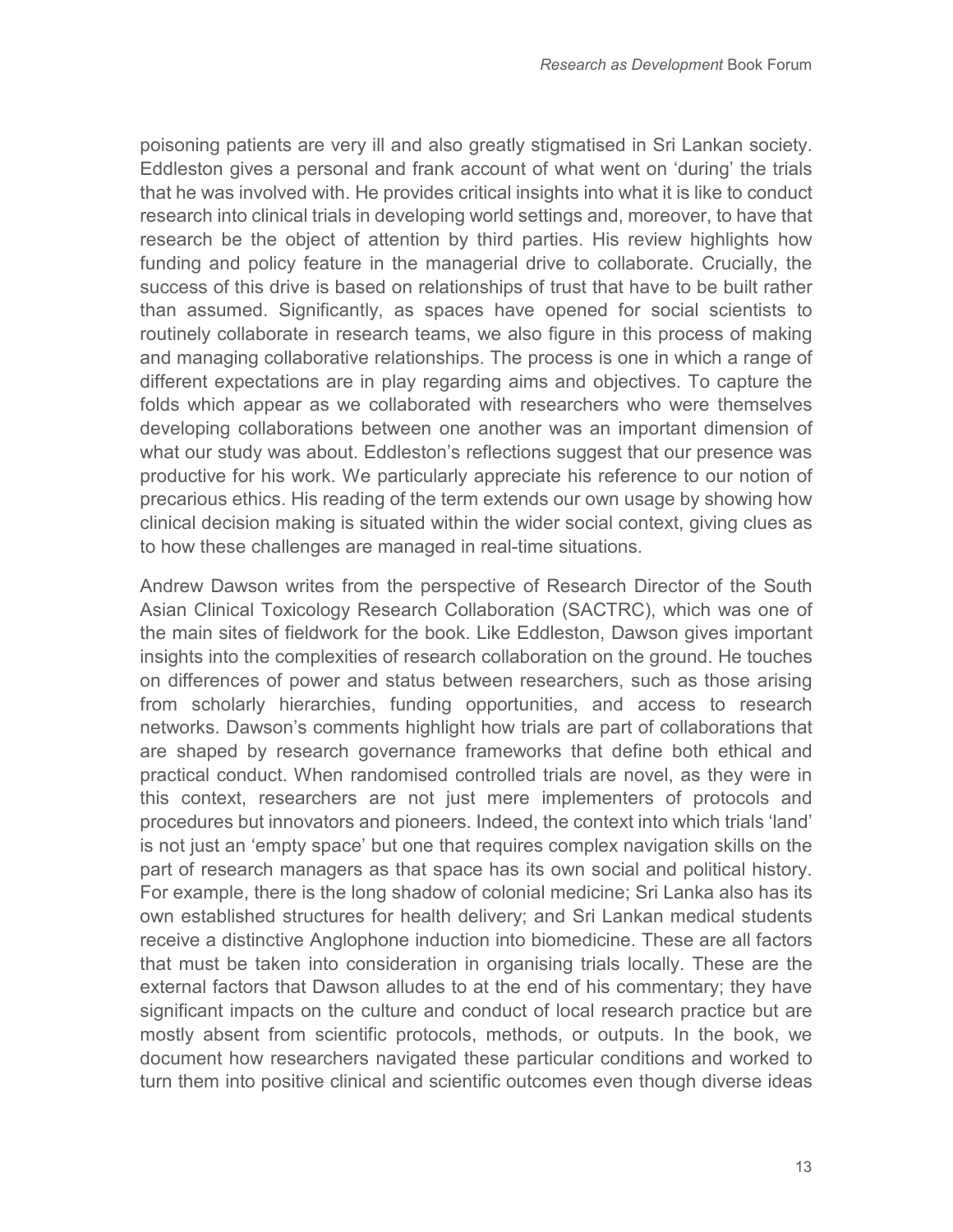were in circulation as to the kind of research culture that people were working towards.

Nari Senanayake provides a novel and inspiring link between the themes we develop in *Research as Development* and the current COVID-19 crisis. Her account points to the longer-term consequences of shifts in the trial practices that we studied. She suggests that the COVID-19 pandemic changes the temporal frame in which the book might be situated. While the 1990s and 2000s saw an increasing momentum for clinical trials and collaborations to be carried out in lowand middle-income countries, the pandemic has revealed a far more limited picture of what now travels. While clinical trials of COVID-19 vaccines are conducted worldwide through channels established prior to the pandemic, intellectual ownership and the majority of the production of the COVID-19 vaccine remains in the global north. The justification is usually made in terms of there being limited capacity for vaccine production in the global south. Senanayake's review astutely connects our critique of defining countries in the global south as places of 'lack' and 'lag' to the structures of power underlying such claims. She draws attention to the long-term development of *scapes* of global knowledge, asking to whose ends those are currently being built. Behind the rhetoric of collaborative intent, corporate actors continue to hold on to the foundational structures of global knowledge ecologies, producing and reproducing 'uneven epistemic geographies'.

We argue in the book that, as clinical trials leave town, they leave behind outcomes that are multiple and unexpected and, crucially, ones which go way beyond reported scientific results. Our book is an attempt to document biomedical collaboration as well as the place of social science collaboration within this research. Our analysis brings to the fore the structured labour and informal tinkering that scientists deploy in order to accomplish a successful trial. These insights rarely feature in scientific publications and hence are only visible in broader ecologies of global knowledge production in which centre-periphery models of scientific endeavour are critically scrutinised.

# About the authors

*Tom Widger* is an anthropologist based at Durham University, UK. With a primary focus on Sri Lanka, he has a broad range of interests across social, health, and environmental fields. He has written extensively on topics including self-harm and suicide, charity, philanthropy, humanitarianism, and agrochemical regulation.

*Noémi Tousignant* is Lecturer in Science and Technology Studies at University College London, and currently holds a Wellcome Trust University Award. Her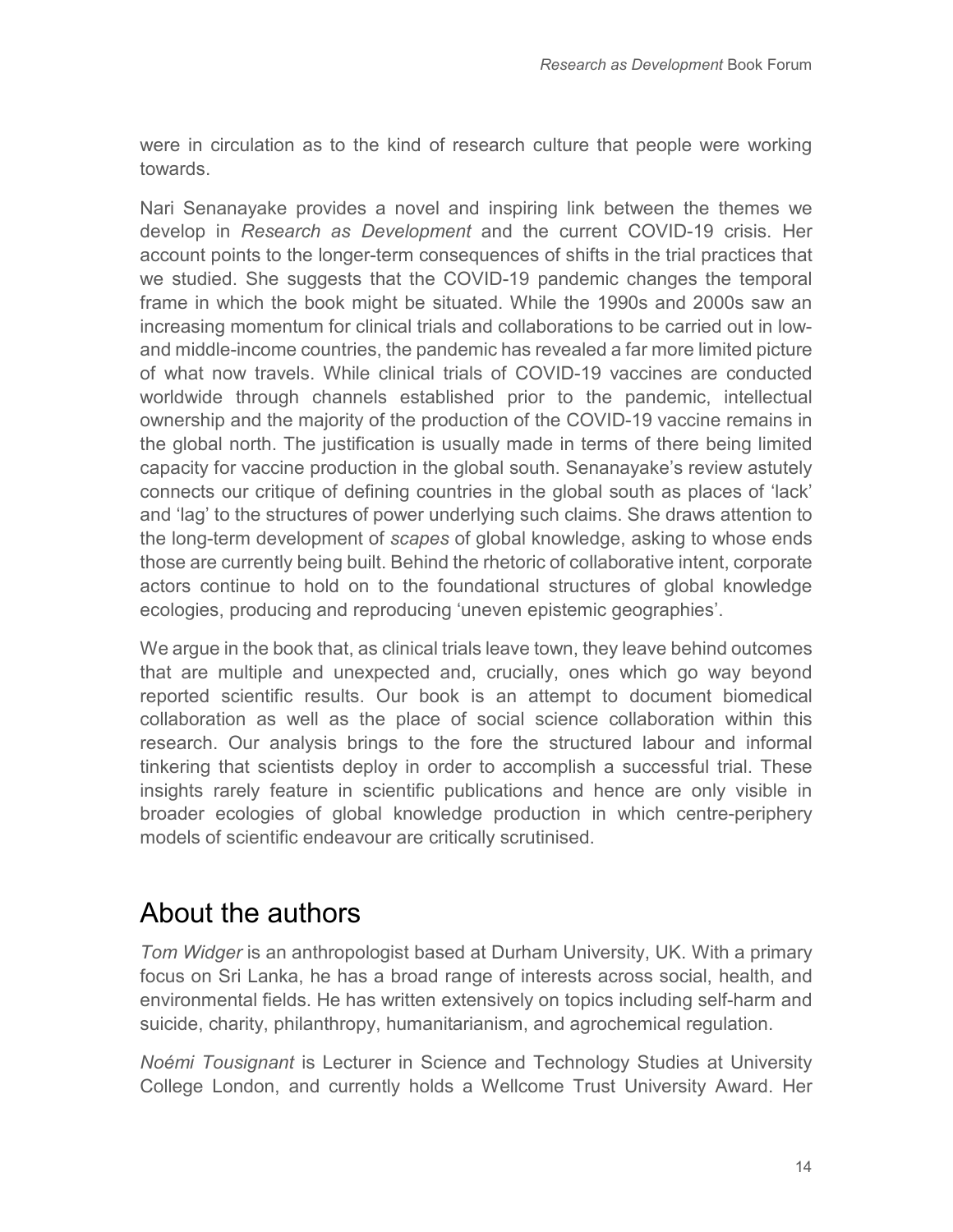research combines historical and ethnographic methods, and focuses on science, medicine, and health in West Africa. Her first book, *Edges of Exposure* (Duke, 2018), was awarded the Ludwik Fleck Award by the Society for Social Studies of Science in 2020.

*Michael Eddleston* is Professor of Clinical Toxicology and Director of the Centre for Pesticide Suicide Prevention, University of Edinburgh, and Consultant Physician at the National Poisons Information Service, Royal Infirmary of Edinburgh. His primary research aim is to reduce deaths from pesticide selfpoisoning in rural Asia, a cause of more than 150,000 premature deaths each year and a key global means of suicide. To do this, he works with poisoned patients (to improve their clinical treatment), with communities (to change—if possible—how they use pesticides), and with governments and international organisations (to facilitate effective pesticide regulation).

*Andrew Dawson* is a clinical toxicologist who has worked extensively in Australia and Sri Lanka. His major research interests are in toxicovigilance, public health, and self-harm.

*Nari Senanayake* is an Assistant Professor in the Department of Geography at the University of Kentucky. Her research bridges geographic work on health/disease, agrarian environments, and scholarship on the politics of knowledge, science, and expertise. In particular, her current research project focuses on everyday encounters with a severe and mysterious form of chronic kidney disease (CKDu) in Sri Lanka's dry zone.

*Salla Sariola* is the Director of the Centre for the Social Study of Microbes at University of Helsinki and a Finnish Academy Research Fellow in sociology. Her current research includes exploring changing scientific practices on environmental microbes and antimicrobial resistance and well as developing fermentation as an experimental research method. She is the author of four books and her fieldwork has taken her to feminist, queer, and HIV activist movements in India and Kenya, hospitals of Sri Lanka, and rural laboratories in Benin and Burkina Faso, as well as to fermentation enthusiasts in Finland and the northeast of India.

*Bob Simpson* is Emeritus Professor of Anthropology at Durham University, UK. His interests mainly lie in the anthropological study of bioethics, biomedicine, and biotechnologies. His current research interests centre on tissue economies and moralities as these relate to organs, gametes, and embryos. His work has also explored the encounter between challenging technological developments and local systems of values and beliefs in South Asia.